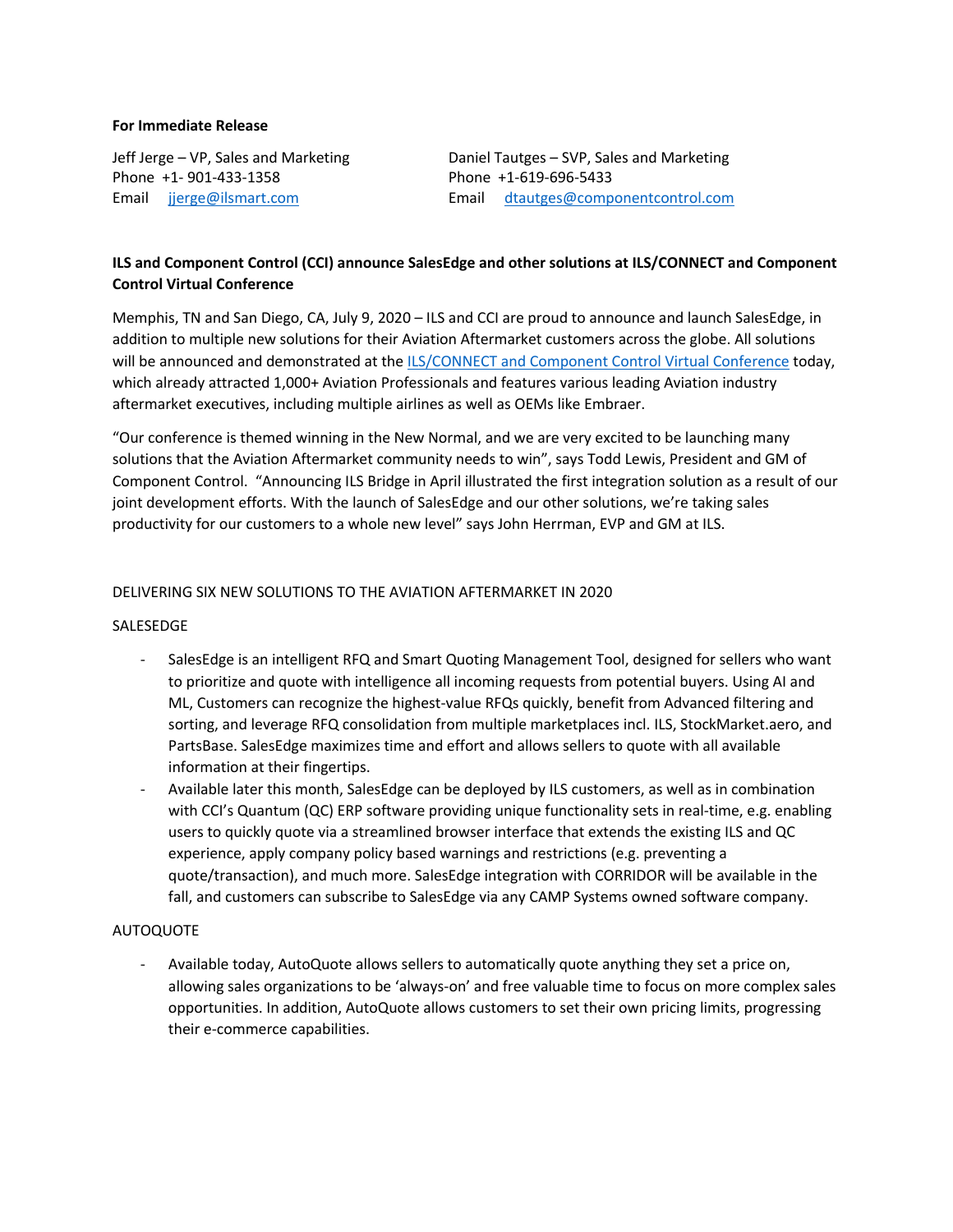#### IPC ANALYZER LIBRARY

- Available today, customers can use IPC Analyzer Libraries specific to Airframes and/or Engines to search by part catalog, part numbers and applicability, by ATA chapters, price, and other critical variables, to determine what combination of airframe and/or engine parts can deliver the most profit to their business. Using ILS' AI and Machine Learning driven Market Intelligence, customers can leverage insights from nose-to-tail to find those parts most demanded and valued to substantiate their plane and/or engine part-out purchase decision. Currently the IPC Analyzer Library includes a wide variety of Airbus, Boeing, Embraer planes as well as IAE V2500 and CFM engines, with many more added each month.

ILS and Component Control also announced solutions available for customer preview in 2020 e.g.;

- ADW ILS' Aviation Data Warehouse, which is the underlying Big Data repository for ILS, provides customers in the aerospace and defense industry business intelligence across commercial/military airframes to support several business processes, and includes e.g. over 300M price points captured.
- QC RESPONSE MANAGER or QRC reacting to the status that orders are set to, QRC automates the process by sending an e-mail from Quantum Control to the person that needs to give it attention to, allowing those users to approve, reject or update orders remotely, simplifying processes while improving data integrity.
- QC MOBILE WAREHOUSE or QMWH supporting the various personas in a warehouse, e.g. Receiving (launched earlier) Physical Inventory Counting and Stock movements, as well as Stock Picking. Mobile Warehouse is a suite of applications that support these personas providing the ability to move from one order requirement to another without coming back to the Desktop PC.

As a long-standing ILS customer, Jared Butson, VP of Sales and Marketing at TurbineAero commented on the launch of SalesEdge "SalesEdge is an indispensable sales tool in the current environment for an Aviation Aftermarket sales professional. The ability to quickly prioritize your scarce time to focus on the most lucrative selling opportunities is critical, consolidate RFQs from other markets in addition benefiting from personalized AI/ML all integrated to your ERP to help you provide the best quote to your customer are major advances needed to win in today's market."

Said Sean Lanagan, President of the Enterprise Information Systems Business at CAMP, "I am very proud of being able to announce six new capabilities for our customers today, an unparalleled number of solutions especially in the current operating environment. We deliberately focused our solutions to accelerate our customers' ability to drive more revenue, while also being more efficient with their resources, and benefit from real-time integrated systems internally and externally. And, as we prove today with our Virtual ILS/CONNECT and Component Control conference, CAMP is committed to make sure our customers and partners win today and in the future. We are thrilled to share the value of our solutions, our vision and our roadmap, as well as best practices from our ILS and Component Control user community at today's conference. Lastly, we are honored to make a contribution with our conference proceeds to frontline healthcare workers fighting the pandemic and supply them with the protective gear they need. "